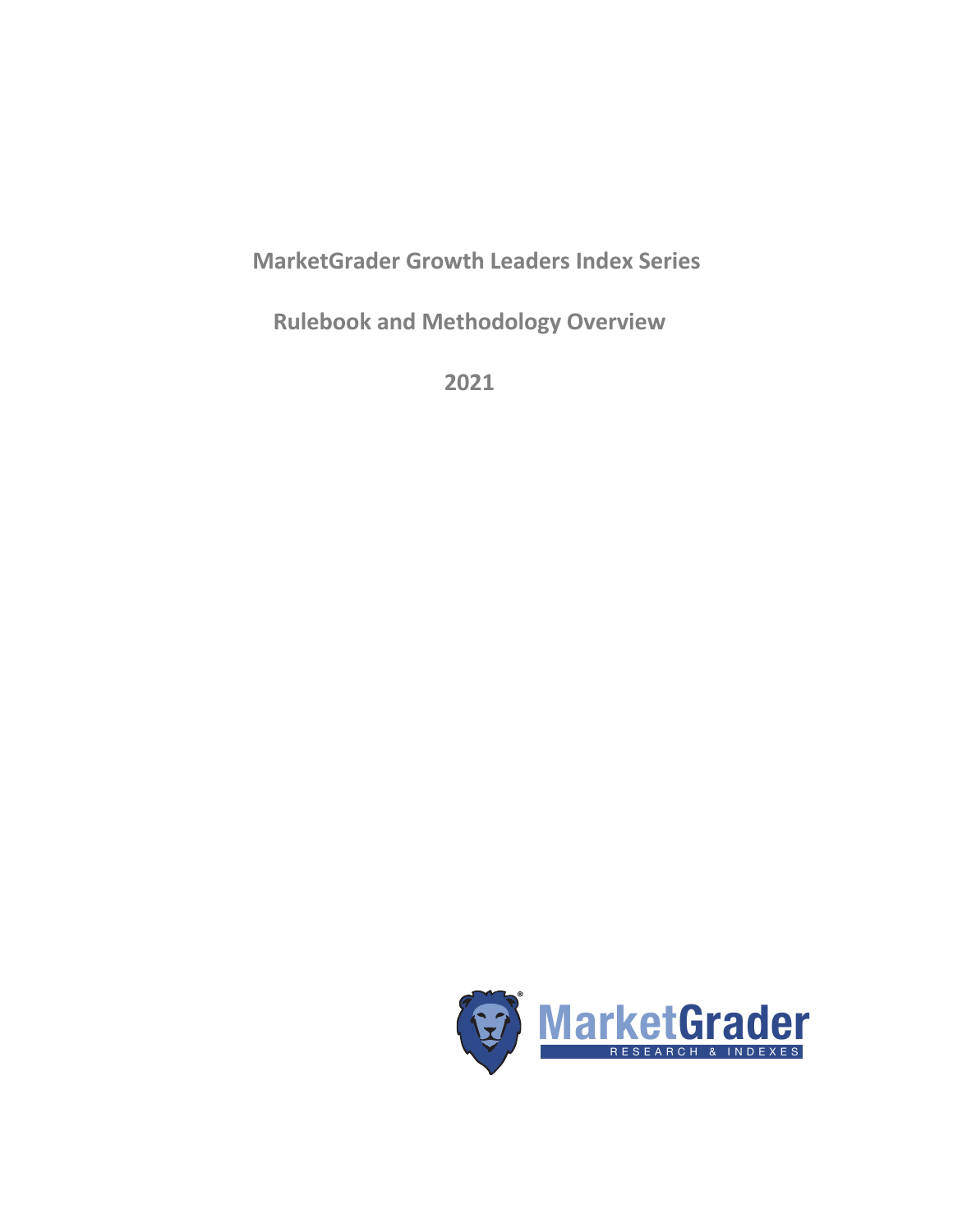#### **Introduction**

The MarketGrader Growth Leaders Indexes, created and maintained by MarketGrader, are designed to provide investors with exposure to the most financially sound companies domiciled in some of the world's fastest growing economies and listed across various stock exchanges around the world. MarketGrader selects all index constituents on a semi-annual basis according to criteria described in this document. The Indexes are calculated by Solactive AG.

#### **MarketGrader's Coverage Universe**

In order to define the universe from which the MarketGrader Indexes are selected, it is necessary to first define MarketGrader's research coverage universe since the company's security selection is based on its public company ratings. Thus, MarketGrader's research coverage universe is defined as the set of companies traded on public stock exchanges globally that meet the criteria necessary for MarketGrader to perform a comprehensive fundamental analysis according to its proprietary methodology. This methodology is based on 24 indicators, each graded independently, across four fundamental categories: Growth, Value, Profitability and Cash Flow. The sum of all 24 indicator grades is aggregated into a final numerical overall grade in a range between zero and one hundred. MarketGrader therefore requires that a minimum number of fundamental indicators meet its analysis requirements in order to assign them a grade. Furthermore, a minimum number of them must be graded consistently over time for a company to be eligible for coverage by MarketGrader and, subsequently, for inclusion into the MarketGrader Indexes. The following criteria is evaluated by MarketGrader in the maintenance of its research coverage universe according to MarketGrader's primary research coverage regions.

Americas:

Universe Inclusions:

All public issues defined as common shares and ADRs (American Depositary Receipts) that are listed in non-OTC (over the counter) exchanges. This includes Limited Partnerships (LPs) and Real Estate Investment Trusts (REITs). LPs and REITs are ineligible for inclusion to some indexes on a case by case basis, as listed in the individual index rules in this document. All issues eligible for universe inclusion must have at least three active trading days within the last 12 calendar days. Company domicile is defined based on the Entity "ISO Country" code as defined by FactSet.

Asia Pacific:

#### Universe Inclusions

All public issues defined as common shares where, according to FactSet, entity types are defined as "public" or "holding companies". Also, all entity sub-types defined as "Limited Partnership". All issues eligible for universe inclusion must have at least one active trading day within the last 12 calendar days. Company domicile is defined based on the Entity "ISO Country" code as defined by FactSet.

#### Europe & Middle East:

All public issues defined as common shares where, according to FactSet, entity types are defined as "public" or "holding companies". Also, all entity sub-types defined as "Limited Partnership". Only primary listing issues in this region are included in its research universe. All issues eligible for universe inclusion must have at least three active trading days within the last 12 calendar days. Company domicile is defined based on the Entity "ISO Country" code as defined by FactSet.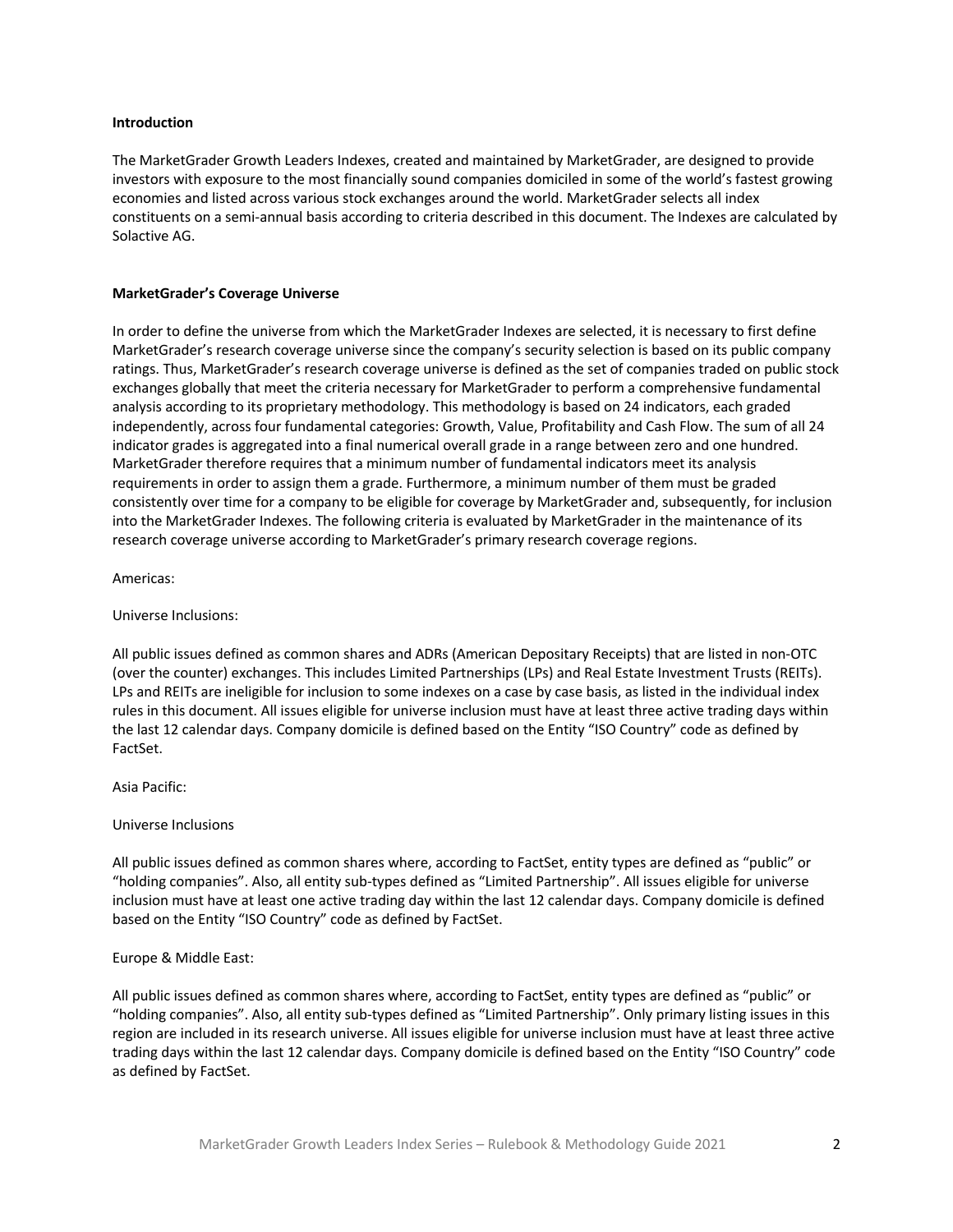Universe Exclusions (All Regions):

- Companies with zero trailing 12-month revenue and a total market capitalization below USD 500 million.
- Companies with zero annual revenue and a total market capitalization below USD 500 million.
- Companies with zero trailing 12-month revenue and annual sales older than two years prior to the universe evaluation date.
- Companies missing trailing 12-month revenue and annual revenue from most recently reported financial statement.
- Companies with ratings in less than 22 of MarketGrader's 24 fundamental indicators
- Companies whose most recently filed financials statements are over 12 months old from the date of the universe evaluation date.

## Review Frequency

The MarketGrader research coverage universe is reviewed on a weekly basis, following the last weekly close of equity markets in the U.S.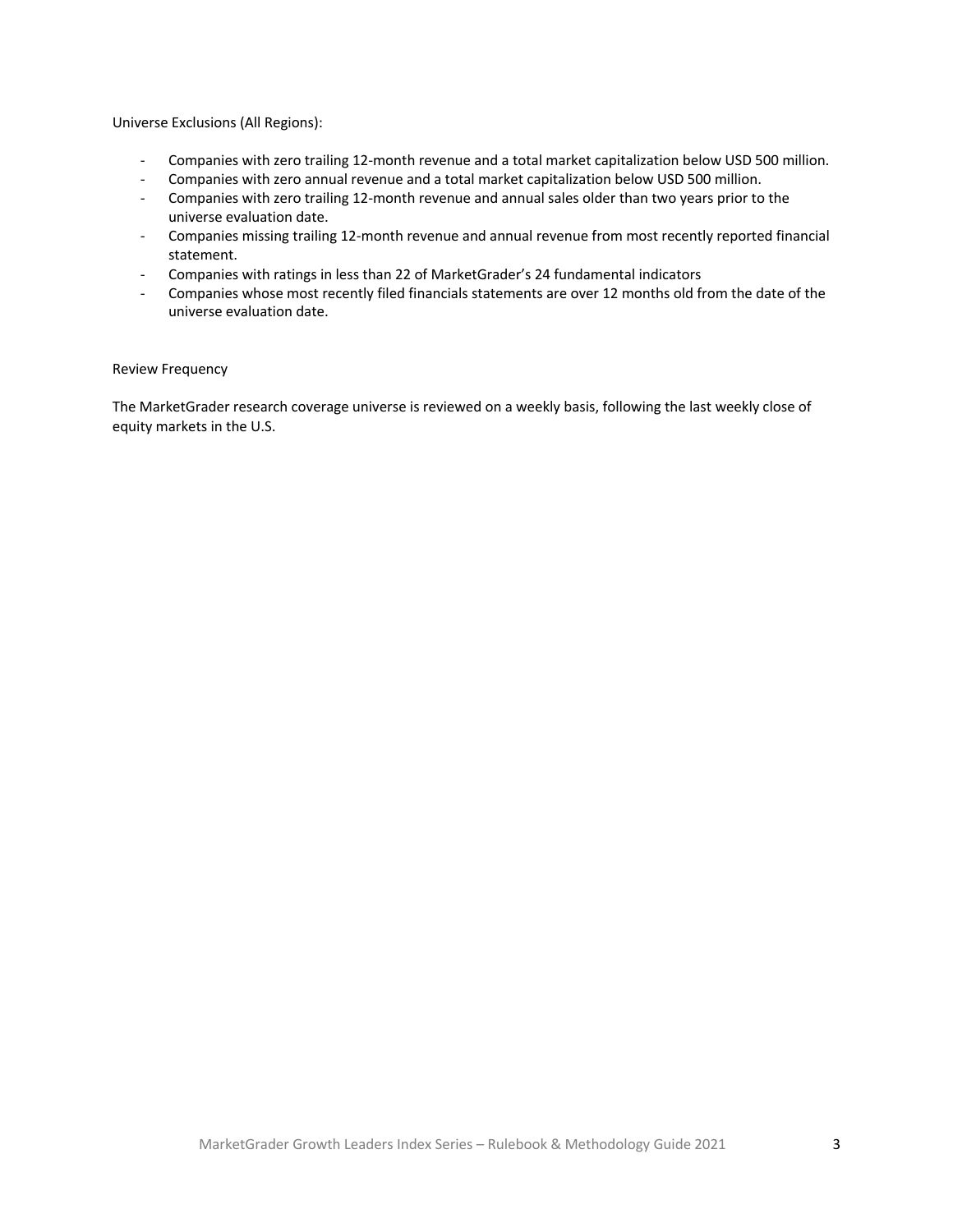#### **MarketGrader's Growth Leaders Indexes' Overall Universe**

The index universe is comprised of all common stocks in MarketGrader's research coverage universe that have received a MarketGrader overall grade consistently for at least six months. For companies listed in countries with quarterly financial filing requirements, only companies that have reported their most recent financials within the last six months are eligible to the MarketGrader Indexes. For companies listed in countries with semi-annual financial filing requirements, only companies that have reported their most recent financials within the last 12 months are eligible.

# **MarketGrader's Growth Leaders Indexes' Investable Universe**

Companies must have a minimum total market capitalization of USD 50 million on the index selection date in order to be eligible. Additionally, a company's free float market capitalization as a percentage of total market capitalization must be at least 10% on the index selection date in order to be eligible.

For North American Indexes, all companies must have a minimum total market capitalization of USD 100 million and a minimum three-month average daily trading volume of USD 2 million. Exceptions to these rules are addressed on a case by case basis in each Index's individual rule book within this document.

For Chinese Indexes (companies domiciled in China and listed on the Shanghai Stock Exchange, the Shenzhen Stock Exchange, the Hong Kong Stock Exchange, the New York Stock Exchange or NASDAQ), all companies must have a minimum total market capitalization of USD 200 million; a minimum three-month average daily trading volume of USD 2 million; and a minimum 12-month aggregate trading volume of USD 50 million.

For Indian Indexes (companies listed on the National Stock Exchange, Bombay Stock Exchange or on U.S. National Exchanges), all companies must have a minimum total market capitalization of USD 150 million and a minimum three-month average daily trading volume of USD 2 million.

For Indexes comprised of companies in Emerging Economies, as defined by the International Monetary Fund's World Economic Outlook Database, companies must have a minimum three-month daily trading volume of USD 1 million or USD 500,000, as defined on a case by case basis in each Index's rule book within this document.

Please refer to individual Index rule books for specific eligibility and inclusion requirements.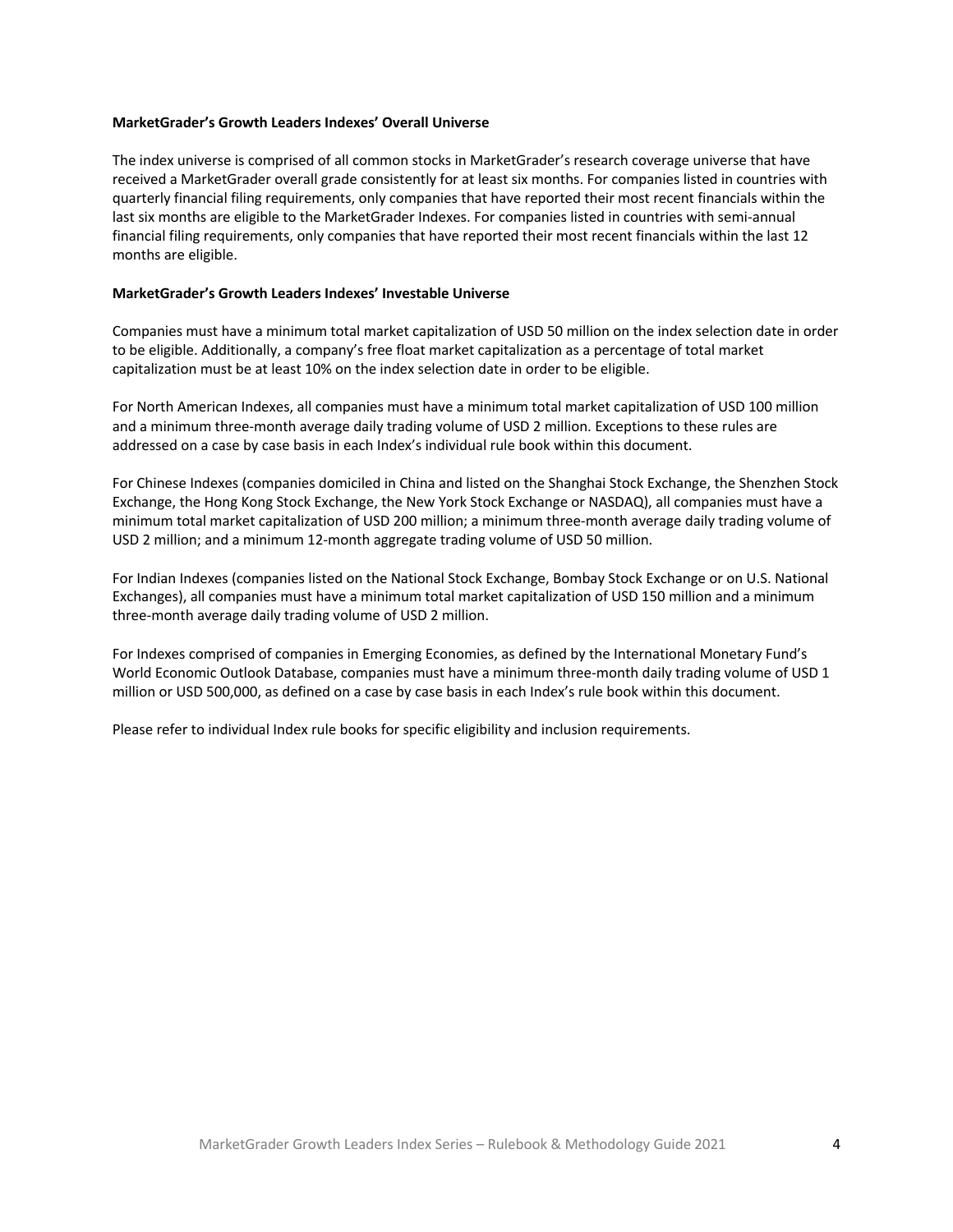# **The MarketGrader China All-Cap Growth Leaders Index**

1. Introduction

The MarketGrader China All-Cap Growth Leaders Index consists of 200 fundamentally sound companies domiciled in China and traded publicly in the Shanghai Stock Exchange, the Shenzhen Stock Exchange, the Hong Kong Stock Exchange or on U.S. National Exchanges. The index constituents are selected on the basis of the strength of their fundamentals as measured by the MarketGrader Score (0 to 100).

2. Index Name and Index Codes

# Price Return Series

- Index Name: MarketGrader China All-Cap Growth Leaders Index Price Return
- Short Name: MG China Growth Leaders
- Bloomberg and Reuters Code: MGCNGROW

## Net Total Return Series

- Index Name: MarketGrader China All-Cap Growth Leaders Index Net Total Return
- Short Name: MG China Growth Leaders NTR
- Bloomberg and Reuters Code: MGCNGRNR

## Total Return Series

- Index Name: MarketGrader China All-Cap Growth Leaders Index Total Return
- Short Name: MG China Growth Leaders TR
- Bloomberg and Reuters Code: MGCNGRTR
- 3. Base Date and Base Index Level

The Index's base date is December 31, 2007. Its base level is 100.

4. Index Eligibility

# 4.1 Investable Universe

All China-domiciled companies in MarketGrader's Investable Universe are eligible for index selection, provided they meet the following criteria:

- The stock cannot be classified as a "ST" (special treatment) stock by the China Securities Regulatory Commission (CSRC).
- The stock's listing cannot be suspended from daily trading.
- The stock's Foreign Ownership on the selection date cannot exceed 26% of its free-float adjusted market  $capitalization<sup>1</sup>$ .
- 4.2 Selection of Index Constituents

<sup>&</sup>lt;sup>1</sup> Foreign Ownership Limit Thresholds are based on figures published daily by the Shanghai Stock Exchange and the Shenzhen Stock Exchange.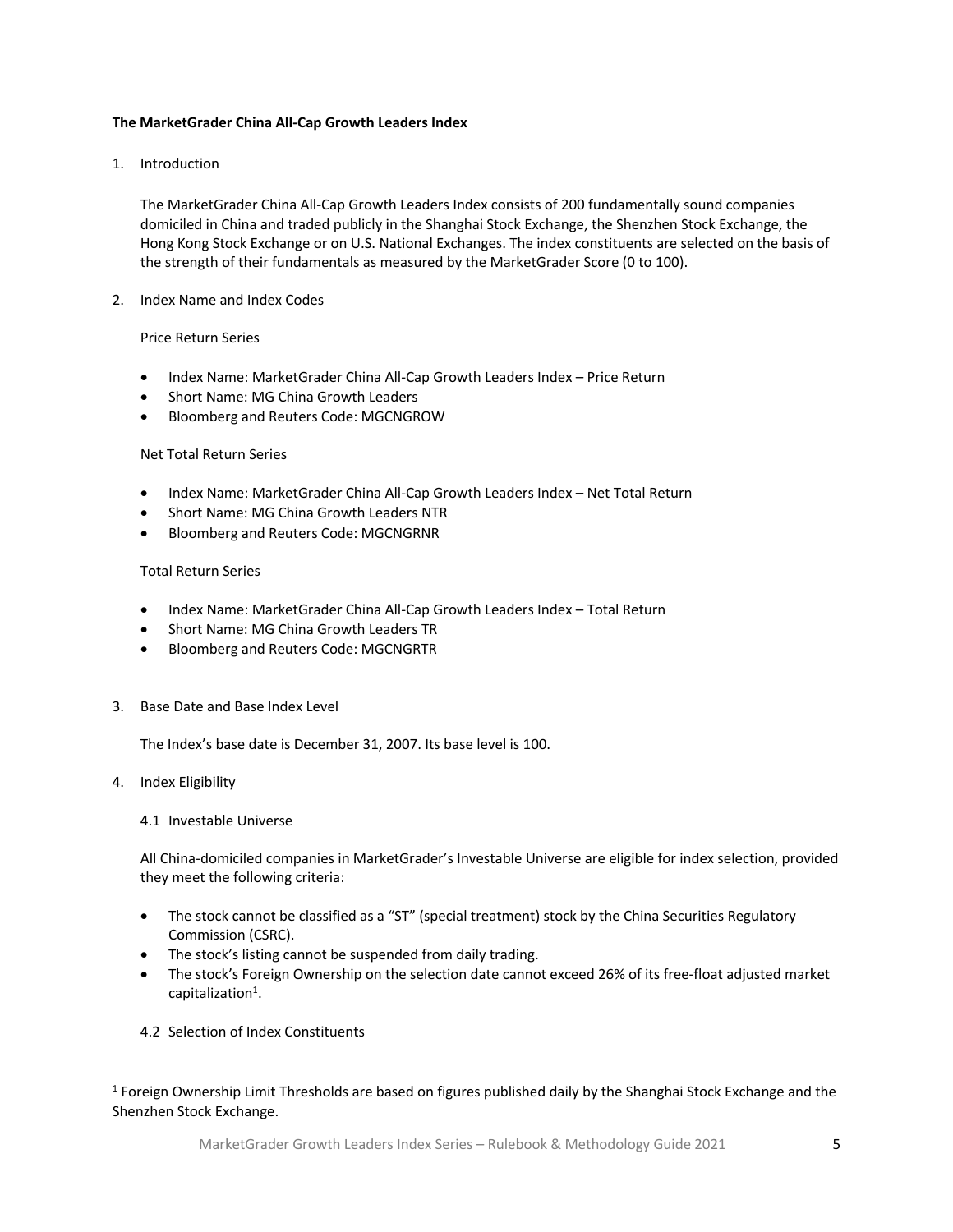MarketGrader calculates daily 24 fundamental indicators for every company in its Coverage Universe across four categories: Growth, Value, Profitability and Cash Flow. These 24 indicators are aggregated into a final MarketGrader Score that ranges from zero (0) to one hundred (100). On the Index's rebalance selection date, MarketGrader selects the companies in the underlying Investable Universe with the 200 highest MarketGrader Scores provided that the following criteria are also met:

- No more than 40 companies may belong to the same sector, as classified according to MarketGrader Global Classification System.
- If a company is an existing Index constituent and it retains a MarketGrader Score of 60 or higher, regardless of its ranking in the Investable Universe, the company will remain in the Index (the "Buffer" rule #1).
- If a company is an existing Index constituent and its MarketGrader Score falls below 60, if it remains ranked in the top 260 stocks in the Investable Universe by MarketGrader Score, the company will remain in the Index (the "Buffer" rule #2).
- If an index constituent is dual-listed in more than one of the exchanges in the underlying Investable Universe and the non-constituent issue has a higher MarketGrader Score than the Index constituent, the Index constituent will remain in the Index and not be replaced by the other issue even if the latter has a higher MarketGrader Score.
- If two issues of the same company with a dual-listing are eligible for selection to the Index based on their MarketGrader Score (provided that one is not already an Index constituent), MarketGrader will select the issue with the higher three-month average daily trading volume (in USD) for inclusion in the Index.
- 5. Foreign Ownership Limit Rules

If at any time the free-float adjusted market capitalization of an Index constituent reaches a foreign ownership percentage of 26%, the stock will be put on a Foreign Ownership Limit (FOL) watch list for possible deletion at the 27% threshold. If the stock reaches the 27% threshold, it will be deleted from the Index on the third trading day following the first day it reached such threshold. The stock will then be deleted from the Index with a presumed market value per unit of stock equal to the closing price on its last trading day and a cash component will be introduced into the Index, with a value equal to the cash value, and remain in the Index until the next rebalance effective date.

6. Index Selection, Reconstitution and Rebalance Dates

The Index is reconstituted and rebalanced after the close of trading on U.S. exchanges on the third Friday of March and September. The Index constituents are selected on the Tuesday of the previous week, or ten (10) calendar days prior to the reconstitution and rebalance date.

7. Constituent Weighting Methodology

The Index is re-weighted at each Rebalance date according to the Index weights that were determined on the Selection date. The Index weights are based on each constituent's Free Float Market Capitalization on the Selection date, with the total Index weight per constituent capped at 5%. In other words, no Index constituent will carry a weight that exceeds 5% of the total Index value on the Rebalance date.

8. Index Calculation Agent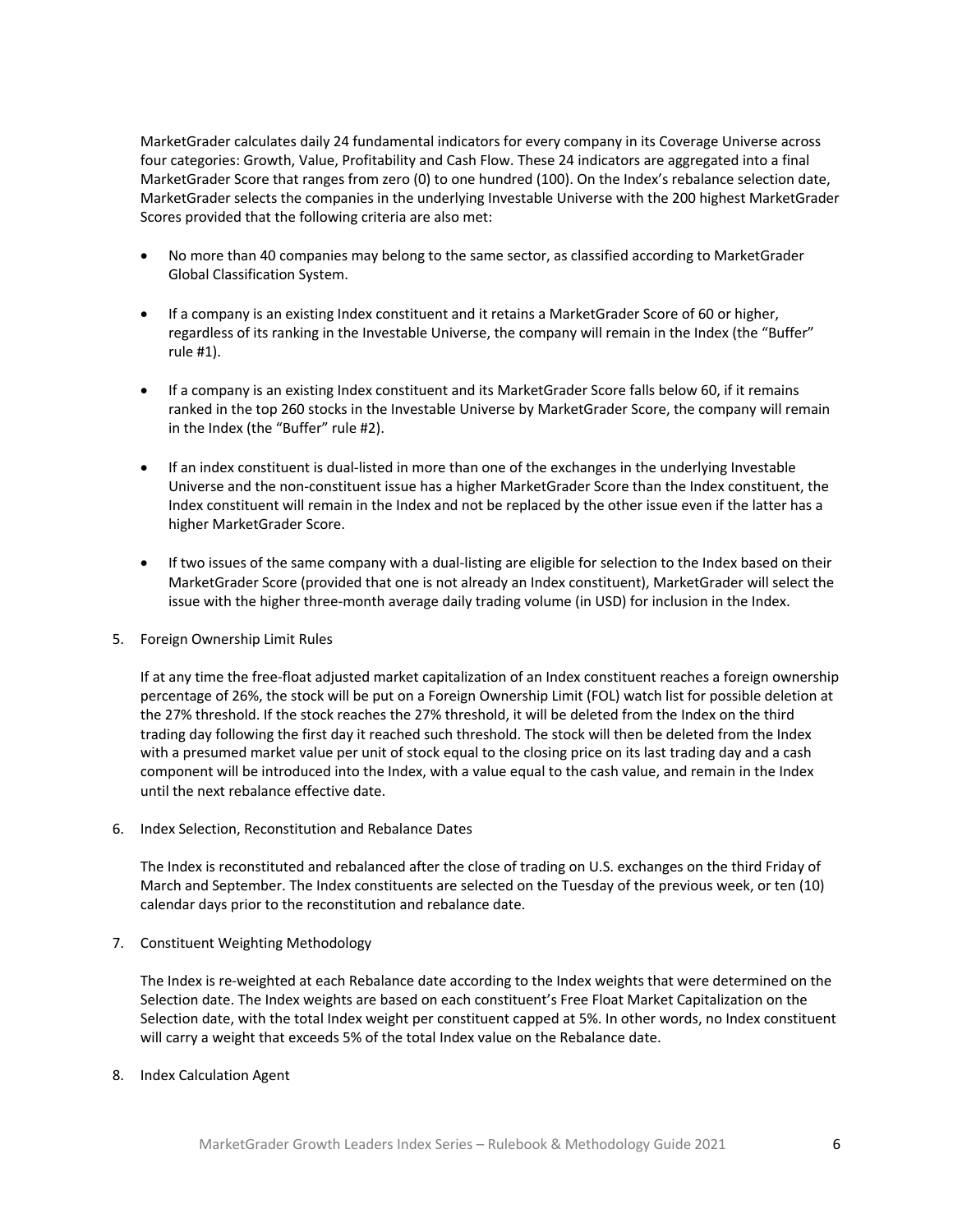The Index will be calculated by Solactive AG.

9. Index Calculation and Corporate Actions

The Index will be calculated according to the 'Divisor Index' Solactive AG calculation formulas, as referenced in the *Solactive Equity Index Methodology* manual (enclosure). Corporate actions will therefore be handled according to the Solactive methodology.

# **The MarketGrader India All-Cap Growth Leaders Index**

1. Introduction

The MarketGrader India All-Cap Growth Leaders Index consists of 80 fundamentally sound companies domiciled in India and traded publicly in the National Stock Exchange (NSE), the Bombay Stock Exchange (BSE), or on U.S. National Exchanges as 'American Depositary Receipts' (ADR) or 'American Depositary Shares' (ADS). The index constituents are selected on the basis of the strength of their fundamentals as measured by the MarketGrader Score (0 to 100).

2. Index Name and Index Codes

## Price Return Series

- Index Name: MarketGrader India All-Cap Growth Leaders Index Price Return
- Short Name: MG India Growth Leaders
- Bloomberg and Reuters Code: MGINGROW

## Net Total Return Series

- Index Name: MarketGrader India All-Cap Growth Leaders Index Net Total Return
- Short Name: MG India Growth Leaders NTR
- Bloomberg and Reuters Code: MGINGRNR

#### Total Return Series

- Index Name: MarketGrader India All-Cap Growth Leaders Index Total Return
- Short Name: MG India Growth Leaders TR
- Bloomberg and Reuters Code: MGINGRTR
- 3. Base Date and Base Index Level

The Index's base date is December 31, 2007. Its base level is 100.

4. Index Eligibility

# 4.1 Investable Universe

All India-domiciled companies in MarketGrader's Investable Universe are eligible for index selection, provided they meet the following criteria: